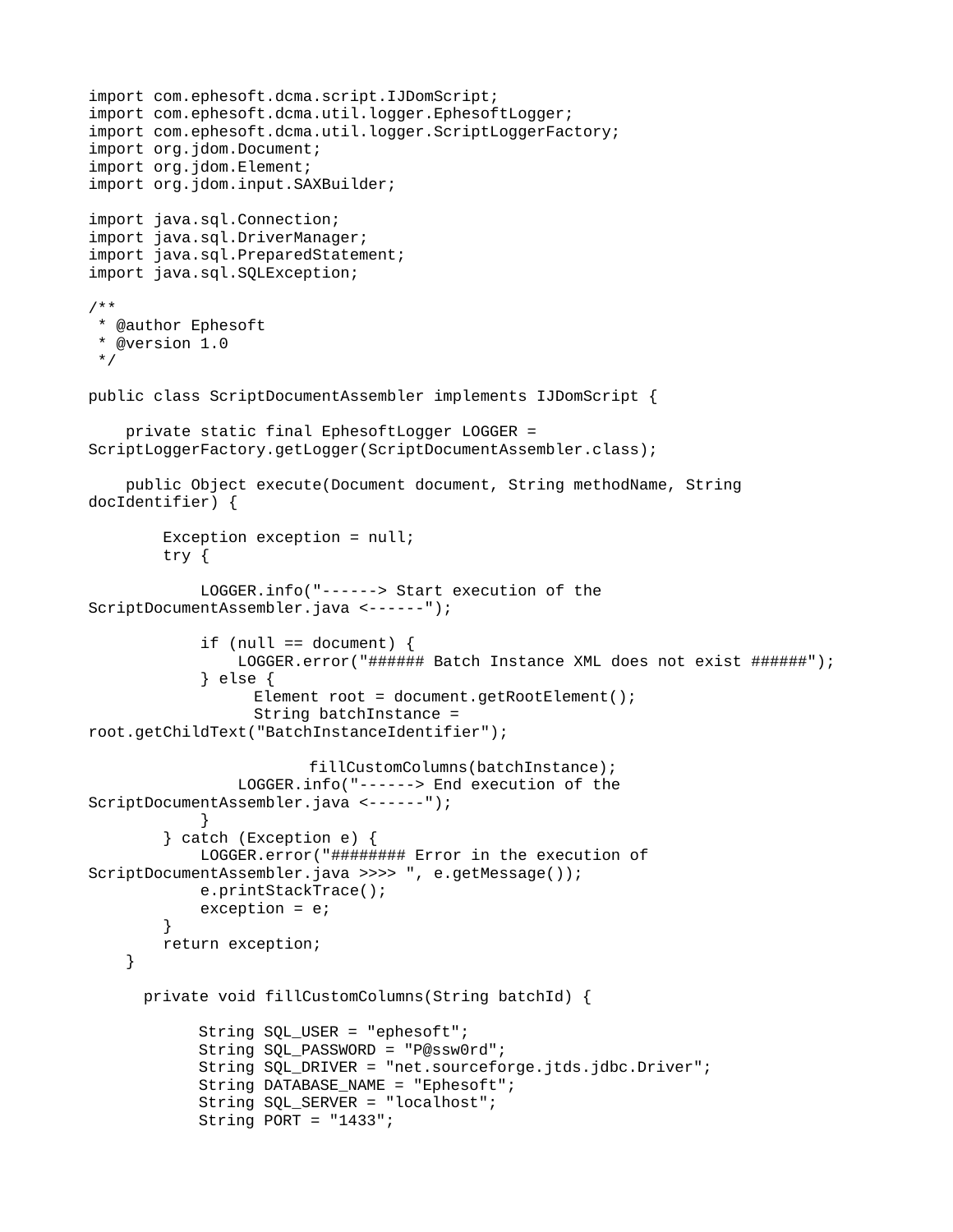```
String SQL_CONNECTION_STRING = "jdbc:jtds:sqlserver://" + SQL_SERVER + 
":" + PORT + "/" + DATABASE_NAME;
            PreparedStatement updateStatement = null;
            Connection connection = null;
            String SQLUpdate = "UPDATE batch_instance SET custom_column1=?, 
custom_column2=?, custom_column3=?, custom_column4=? WHERE identifier=?";
            try {
                  Class.forName(SQL_DRIVER);
                  connection = DriverManager.getConnection(SQL_CONNECTION_STRING, 
SQL_USER, SQL_PASSWORD);
                  updateStatement = connection.prepareStatement(SQLUpdate);
                  updateStatement.setString(1, "This");
                  updateStatement.setString(2, "Is");
                  updateStatement.setString(3, "A");
                  updateStatement.setString(4, "Test");
                  updateStatement.setString(5, batchId);
                  updateStatement.executeUpdate();
            } catch (SQLException sql_e) {
                  LOGGER.error("Unable to insert batch fields into DB - sql 
exception >>>> " + new Object(){}.getClass().getEnclosingMethod().getName() + " 
>>>> " + sql_e.getMessage());
                  sql_e.printStackTrace();
            } catch (Exception e) {
                  LOGGER.error("Unable to insert batch fields into DB - general 
exception >>>> " + new Object(){}.getClass().getEnclosingMethod().getName() + " 
>>>> " + e.getMessage());
                  e.printStackTrace();
            } finally {
                  if(updateStatement != null)try {
                              updateStatement.close();
                        } catch (SQLException e) {
                              LOGGER.error("Exception in " + new Object()
{\mathcal{L}}.getClass().getEnclosingMethod().getName() + " >>>> " + e.getMessage());
                              e.printStackTrace();
                        }
                  }
                  if(connection != null)try {
                              connection.close();
                        } catch (SQLException e) {
                              LOGGER.error("Exception in " + new Object()
\{\}.getClass().getEnclosingMethod().getName() + " >>>> " + e.getMessage());
                              e.printStackTrace();
                        }
                  }
           }
      }
     public static void main(String[] args) {
         String filePath = "";
         try {
             SAXBuilder sb = new SAXBuilder();
```